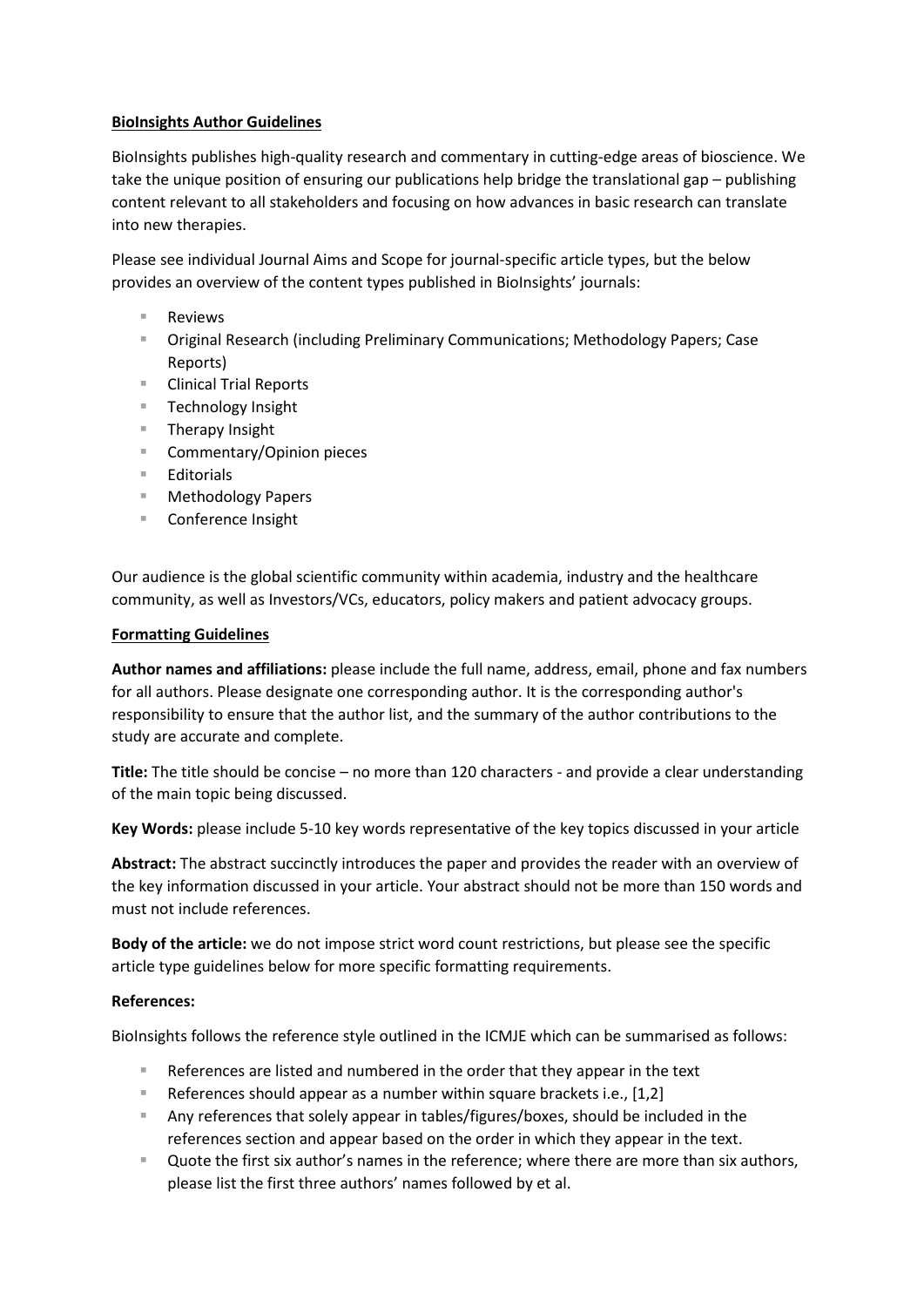Only published or accepted manuscripts should be included in the reference list. Papers that have been submitted but not yet accepted should not be cited. All "personal communications" citations should be supported by a letter from the relevant authors and not included in the reference list.

### **Example**:

Frock RL, Hu J, Meyers RM, Ho Y-J, Kii E & Alt FW. Genome-wide detection of DNA double-stranded breaks induced by engineered nucleases. Nat. Biotechnol. 2015; 179-186.

**Figures and Tables:** We encourage authors to include figures, tables and boxes within the article body to aid the reader's understanding. Please include a Figure/Table Legend to be included with your figures/tables. Any information that augments an article and could be viewed as stand-alone, should be included as a box.

At BioInsights, we provide our authors with exemplary support when compiling their article and in particular our design team are on hand to work with you to create any illustrations you may wish to add to your paper.

If any figures or tables used in your article require permission from the original publisher, it is the author's responsibility to obtain this.

### **Article Types**

### **Review Articles**

Reviews highlight recent significant advances in a research area, providing readers with an up-todate overview of the advances, challenges and predictions for future developments.

We also challenge our authors to provide their thoughts on the path to successful translation and development of therapies within the topic they have reviewed. The **Translation Insight** section gives the author the opportunity to provide their expert insight into how they envisage the field progressing towards commercially viable therapies – identifying challenges, research requirements, manufacturing needs, regulatory framework, and/or next steps required to move the field forward.

### **Required Article Structure:**

- Abstract
- Keywords
- Body of article
- Translational Insight
- References
- Financial disclosure/acknowledgements
- Figures/Tables/Boxes where appropriate
- Word Count Guideline: 3000-8000 words

### **Research Article/Original Research**

Original research articles must present novel information that represents an advancement within the field. BioInsights accepts Research Articles, Preliminary Communications, Case Studies and Methodology papers under the Original Research category.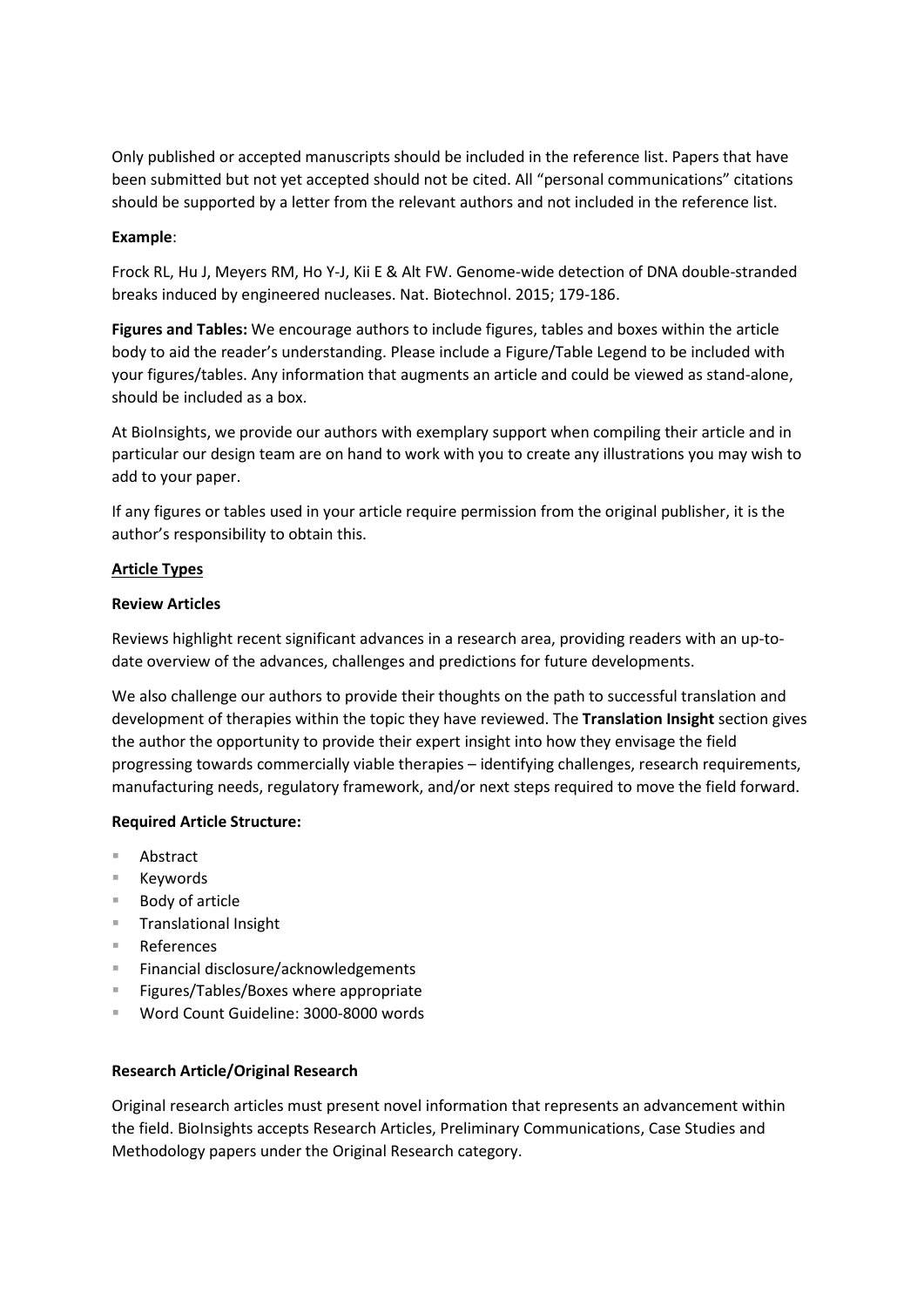## **Required Article Structure:**

- Abstract
- Keywords
- Body of article Introduction, Methodology, Results, Conclusion, Discussion
- **Translational Insight**
- References
- Financial disclosure/acknowledgements
- **Figures/Tables/Boxes where appropriate**
- Word Count Guideline: no restrictions

### **Clinical Trial Reports**

Clinical Trial Reports provide a detailed overview of ongoing or completed clinical trials. The articles are structured to provide the reader with a clear understanding of the clinical trial protocol, methodology, patient enrolment and selection, outcomes and their expert perspective on the implications of the trial data. For more detailed guidelines please contact [editorial@insights.bio](mailto:editorial@insights.bio)

## **Technology/Therapy Insight**

BioInsights publishes articles dedicated to reviewing a specific drug, therapeutic or technology/platform. For more detailed guidelines please contact [editorial@insights.bio](mailto:editorial@insights.bio)

# **Commentary/Opinion Articles**

Commentary articles provide authors with the opportunity to speculate and address any issues of contention or debate within the subject area of the journal. We encourage authors to be as opinionated as they wish as it is the intention that Commentary articles represent a personal perspective and help foster debate and discussion around key areas of bioscience.

### **Required Article Structure:**

- Abstract
- Keywords
- Body of article Introduction, Methodology, Results, Conclusion, Discussion
- **Translational Insight**
- References
- Financial disclosure/acknowledgements
- Figures/Tables/Boxes where appropriate
- Word Count Guideline: 1500-4000 words

### Editorials

Editorials are short commentary articles on a current topic of importance to the field and provides authors with the opportunity to convey their opinions on new developments or issues of debate.

### **Required Article Structure:**

- Title
- Keywords
- Body of article
- References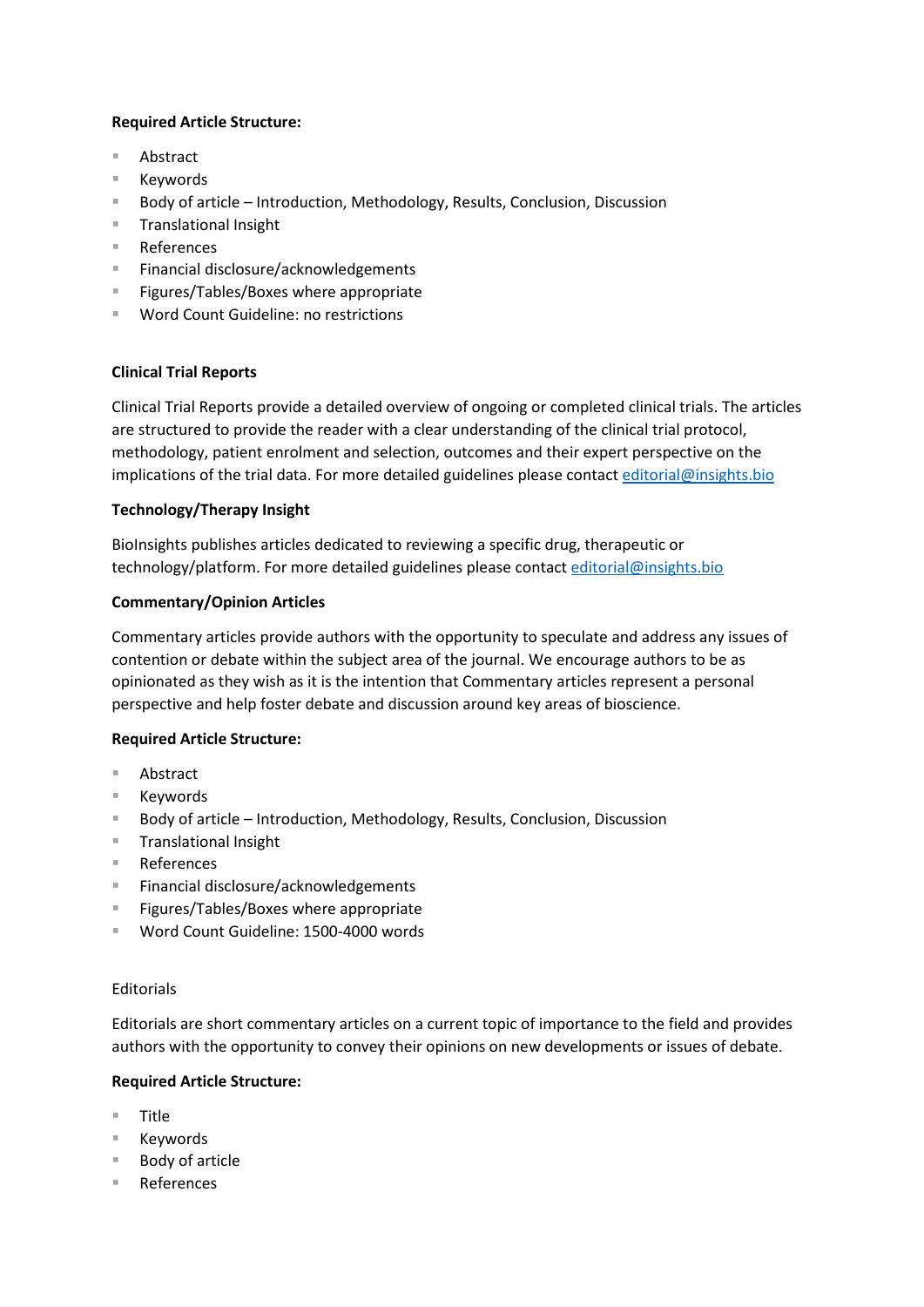■ Photo (headshot) of authors

## **Conference Insight**

BioInsights recognises the value of conferences and aims to present the key highlights and information from recent conferences in bioscience with our Conference Insight articles.

## **Required Article Structure:**

- Title (name of the conference attended)
- **Presentation Highlights: overview of the key presentations that grabbed your attention and** added value to the field
- Speaker Highlights: which speakers really stood out and conveyed their work in a captivating way
- Awards/Events: Many conferences host awards for students, abstracts, posters etc. Please include this information where possible.
- **Summary: 100-200 words summarising your overall opinion of the conference**
- References (in particular of any abstracts mentioned)
- $\blacksquare$  Photo(s) from the event where relevant

### **Submission Guidelines**

### **How to Submit your Work:**

Simply email a copy of your manuscript, with a cover letter/email directly to our Editorial Office, who are on hand to respod to you within 24 hours: [editorial@insights.bio](mailto:editorial@insights.bio) or you can submit your file online at [www.insights.bio/submit-your-work/](http://www.insights.bio/submit-your-work/)

### **File Format:**

Your article should be submitted as a Word DOC, DOCX, RTF editable file.

Images should be high resolution TIF, JPEG or EPS files.

Submitted image files should not be manipulated or adjusted in any way that could lead to misinterpretation of the information present in the original image.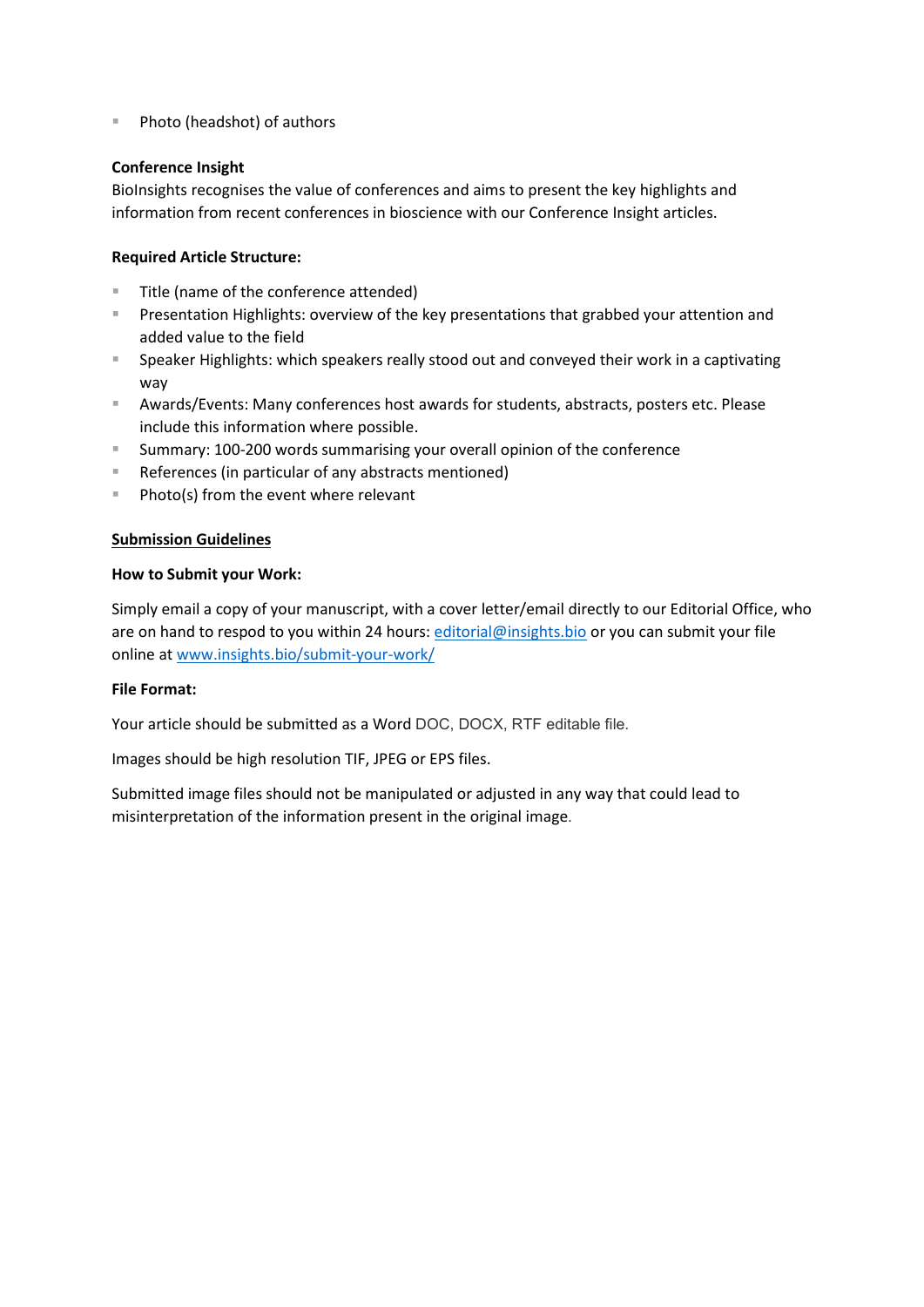### **Editorial Policies**

### **Author disclosure & conflict of interest policies**

Disclosure Forms can be downloaded here and must be complete by all authors.

Authors must state explicitly whether potential conflicts do or do not exist (e.g. personal or financial relationships that could influence their actions) and any such potential conflict of interest (including sources of funding) should be summarized in a separate section of the published article. Authors must disclose whether they have received writing assistance and identify the sources of funding for such assistance. Authors declaring no conflict of interest are required to publish a statement to that effect within the article.

Authors must certify that all affiliations with or financial involvement with any organization or entity with a financial interest in or financial conflict with the subject matter or materials discussed in their manuscript have been disclosed. Please note that examples of financial involvement include: employment, consultancies, honoraria, stock ownership or options, expert testimony, grants or patents received or pending and royalties. This is list is not exclusive of other forms of financial involvement. Details of relevant conflicts of interests (or the lack of) must be declared in the 'Disclosure' section of the manuscript for all listed authors.

External peer reviewers must disclose any conflicts of interest that could bias their opinions of the manuscript, and they should disqualify themselves from reviewing specific manuscripts if they believe it appropriate. Should any such conflict of interest be declared, the journal editor will judge whether the reviewer's comments should be recognized or will interpret the reviewer's comments in the context of any such declaration.

### **Ethical conduct of research**

Where articles include publication of original data relating to human or animal experimental investigations, appropriate institutional review board approval is required and should be described within the article. For those investigators who do not have formal ethics review committees, the principles outlined in the Declaration of Helsinki should be followed. For investigations involving human subjects, authors should explain how informed consent was obtained from the participants involved.

### **Patients' rights to privacy**

Patients have a right to privacy that should not be infringed without informed consent. Identifying information should not be included unless the information is essential for scientific purposes and the patient (or parent or legal guardian) gives written informed consent for publication. Informed consent for this purpose requires that the patient be shown the manuscript to be published. When informed consent has been obtained it should be indicated in the manuscript.

In attempting to maintain patient anonymity, identifying details should be omitted where they are not essential. However, patient data should never be amended or falsified. Informed consent should be obtained whenever there is any doubt that anonymity can be assured.

### **Plagiarism**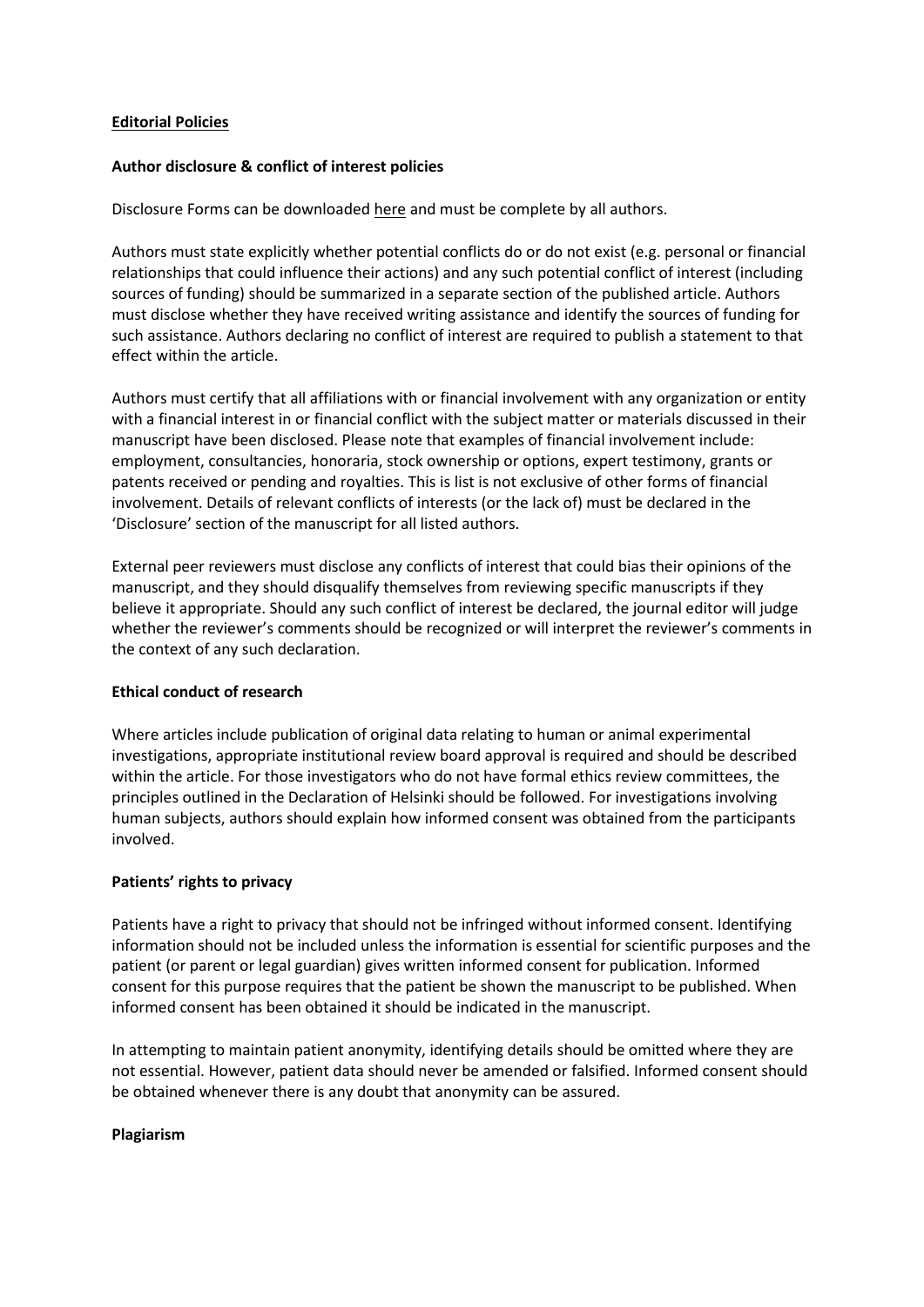Intentional plagiarism is unacceptable and any papers found to contain significant sections of plagiarised content will be rejected.

# **Open Access**

BioInsights publishes a number of journals under an Open Access model. Open Access is a maturing business model within publishing and challenges the conventional subscription-based model. Rather than having your article behind a subscription pay wall, the open access model enables BioInsights to publish your work online and freely available for anyone to read and download.

To support the open access model and offset the expenses incurred with processing your article – including peer-review management, copyediting, production, graphics and design, online hosting - BioInsights charge a Publication Fee of £1,500, payable upon acceptance of your paper. Your article will be granted a CC-BY-NC-ND Open Access license (please see here for more information on creative commons licenses http://creativecommons.org/licenses/by-nc-nd/4.0/)

Under the CC-BY-NC-ND license, use of Open Access articles for commercial purposes is not permitted.

Commercial purposes include:

- **Copying or downloading of articles, or linking to such articles for further redistribution, sale** or licensing;
- Copying, downloading or posting by a site or service that incorporates advertising with such content;
- **The inclusion or incorporation of article content in other works or services (other than** normal quotations with an appropriate citation) that is then available for sale or licensing, for a fee (for example, a compilation produced for marketing purposes, inclusion in a sales pack)
- Use of article content (other than normal quotations with appropriate citation) by for-profit organizations for promotional purposes
- **EXT** Linking to article content in e-mails redistributed for promotional, marketing or educational purposes;
- Use for the purposes of monetary reward by means of sale, resale, license, loan, transfer or other form of commercial exploitation such as marketing products.

For parties interested in using BioInsights content for commercial purposes please contact our editorial department [editorial@insights.bio.](mailto:editorial@insights.bio)

# **National Institutes of Health public access policy**

Effective April 7, 2008, the National Institutes of Health (NIH) has stated that it will "require that all investigators funded by the NIH submit, or have submitted for them to the National Library of Medicine's PubMed Central an electronic version of their final peer-reviewed manuscripts upon acceptance for publication, to be made publicly available no later than 12 months after the official date of publication…"

To assist our NIH-supported authors in meeting these requirements, BioInsights will submit the final published PDF to the NIH submission system on their behalf, within two weeks of online publication. Authors will then be asked to indicate the funding source as part of the submission process and the